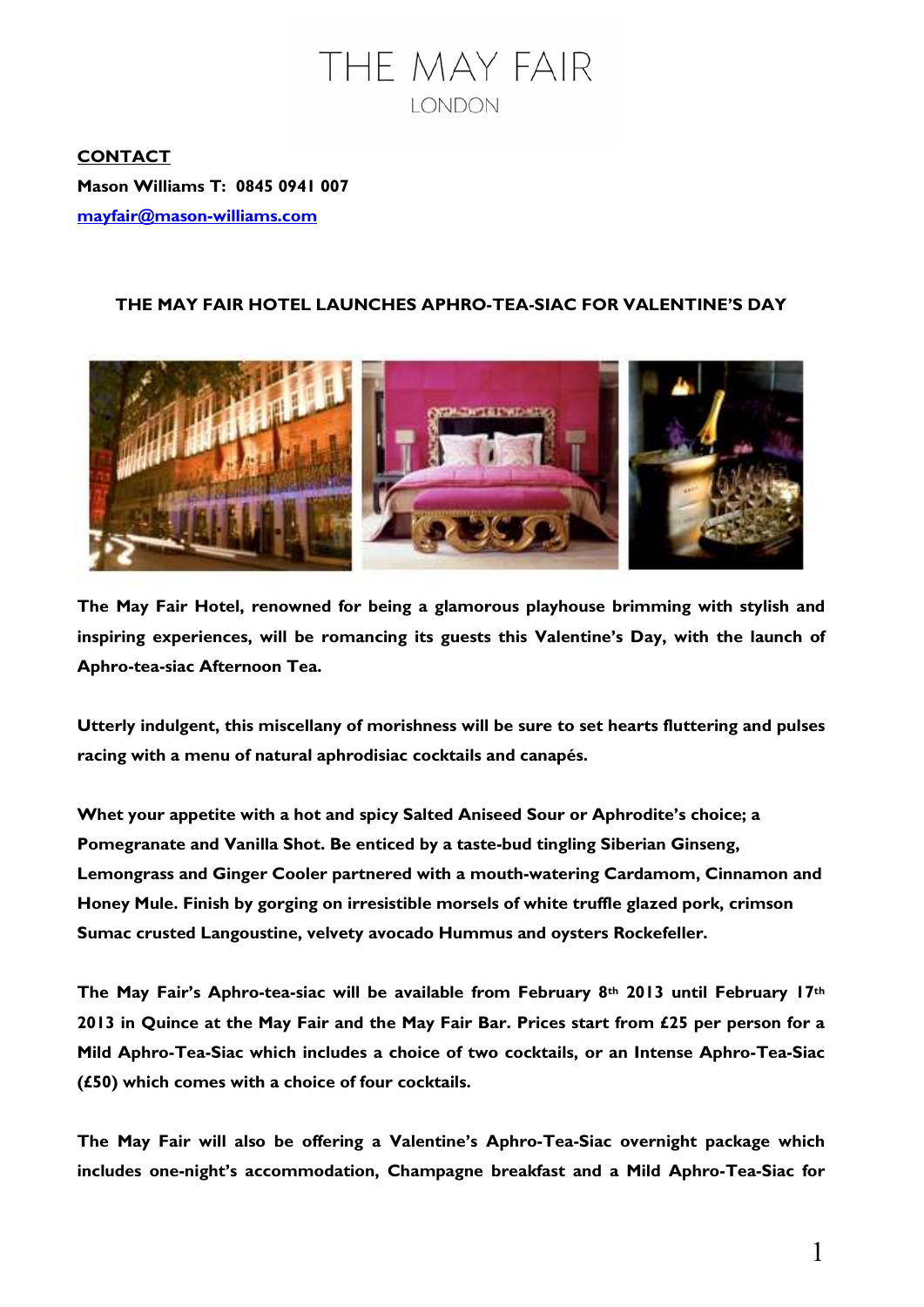**two. Rates start from £340 for a double room1 and up to £1100 for one of the May Fair's stunning Signature Suites.** 

**The May Fair Aphro-Tea-Siac Menu** 

**Cocktail Selection:** 

- **Siberian Ginseng, Lemongrass and Ginger Cooler**
- **Cardamom, Cinammon and Honey Mule**
- **Chocolate and Chilli Martini**
- **Pomegranate and Vanilla Shot**
- **Salted Aniseed Sour**
- **Basil and Limoncello Shot**
- **Strawberry Cheesecake Shot**
- **Watermelon Martini**

## **Canapé Selection:**

- **White truffle and honey glazed pork**
- **Crimson Sumac crusted Langoustine**
- **Avocado Hummus**
- **"Quince" oysters Rockefeller**
- **The Finale the ultimate chocolate elixir**

## **For further information or to book please visit www.themayfairhotel.co.uk/valentines**

**The May Fair Hotel, G Stratton Street, G**

## **London, G**

## **W1J 8LT, G**

#### **United Kingdom**

**www.themayfairhotel.co.uk**

#### **Tel: +44 207 769 4041.**

#### **- ENDS -**

#### **Notes to Editors:**

**About The May Fair:** 

 $\overline{a}$ 

**Situated in the heart of the Mayfair village, the May Fair Hotel has been a by-word for elegance and style since the twenties. The May Fair (www.themayfairhotel.co.uk), first opened by King George V in 1927 and once owned by the filmmaking Danziger Brothers, is the official hotel for London Fashion Week and the BFI London Film Festival, in partnership with American Express. It has also been recognised for having "The Best Hotel Bar in London," by** *The Evening Standard* **and has been awarded Cool Brand status in 2010, 2011 and 2012.** 

**<sup>1</sup> Excludes VAT**